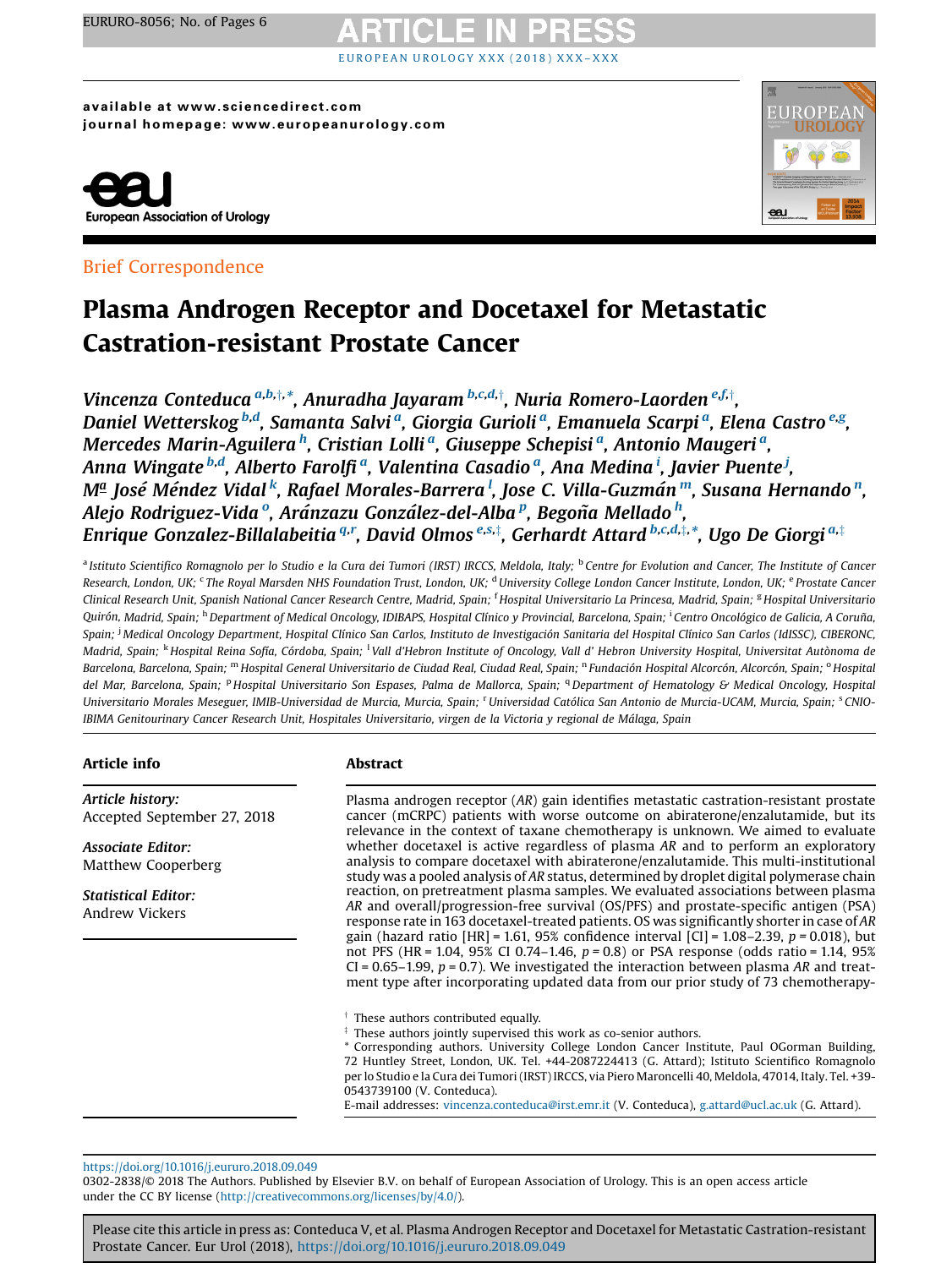Keywords: Castration-resistant prostate cancer Androgen receptor Plasma DNA Docetaxel Androgen receptor–directed therapies Biomarker

**2** EUROPEAN UROLOGY XXX (2018) XXX-XXX

naïve, abiraterone/enzalutamide-treated patients, with data from 115 first-line docetaxel patients. In an exploratory analysis of mCRPC patients receiving first-line therapies, a significant interaction was observed between plasma AR and docetaxel versus abiraterone/enzalutamide for OS (HR = 0.16, 95% CI = 0.06–0.46,  $p < 0.001$ ) and PFS (HR = 0.31,  $95\%$  CI = 0.12–0.80,  $p = 0.02$ ). Specifically, we reported a significant difference for OS favoring abiraterone/enzalutamide for AR-normal patients (HR = 1.93, 95%  $CI = 1.19 - 3.12$ ,  $p = 0.008$ ) and a suggestion favoring docetaxel for AR-gained patients  $(HR = 0.53, 95\% \text{ CI} = 0.24-1.16, p = 0.11)$ . These data suggest that AR-normal patients should receive abiraterone/enzalutamide and AR-gained could benefit from docetaxel. This treatment selection merits prospective evaluation in a randomized trial.

**Patient summary:** We investigated whether plasma androgen receptor (AR) predicted outcome in metastatic castration-resistant prostate cancer (mCRPC) patients treated with docetaxel, and we performed an exploratory analysis in patients treated with docetaxel or AR-directed drugs as first-line mCRPC therapy. We showed that plasma AR normal favored hormonal treatment, whilst plasma AR-gained patients may have had a longer response to docetaxel, suggesting that plasma AR status could be a useful treatment selection biomarker.

© 2018 The Authors. Published by Elsevier B.V. on behalf of European Association of Urology. This is an open access article under the CC BY license ([http://creativecommons.](http://creativecommons.org/licenses/by/4.0/) [org/licenses/by/4.0/](http://creativecommons.org/licenses/by/4.0/)).

There are currently several approved life-prolonging therapies for the treatment of metastatic castrationresistant prostate cancer (mCRPC), including androgen receptor (AR)-directed drugs and taxanes. Plasma DNA analysis from mCRPC patients has suggested potential clinical applicability with an association between plasma AR aberrations and worse outcome with AR-directed drugs [\[1](#page-4-0)– [5\].](#page-4-0) To date, detection of AR splice variants has been shown to have potential utility for the selection of taxane versus AR-targeted therapy for patients with mCRPC [\[6,7\]](#page-5-0). However, the relevance of plasma AR status in the context of taxanes is unknown.

We here aimed to evaluate the association of plasma AR status with outcomes in mCRPC patients treated with docetaxel. Additionally, we aimed to perform an exploratory analysis to compare the difference in outcome by plasma AR status for patients treated either with first-line docetaxel or AR-directed therapy.

Plasma samples were collected, with the primary aim of biomarker evaluation, from mCRPC patients, treated with standard-dose intravenous docetaxel 75 mg/m<sup>2</sup> every 3 wk with prednisone 5 mg twice daily for a maximum of 10 cycles for mCRPC [\[8\]](#page-5-0), between May 2011 and January 2017 in 20 institutions. For the exploratory analysis, we included data on patients from our previous publication [\[5\]](#page-5-0) who received abiraterone/enzalutamide prior to chemotherapy at the development of mCRPC, with updated clinical follow-up with a cut-off date of December 2017. All patients provided signed consent to an institutional review boardapproved protocol before sample collection. Selection criteria, procedures, and the AR copy number (CN) droplet digital polymerase chain reaction assay are described in the Supplementary material.

We set out to determine AR status in plasma collected from 166 docetaxel-treated mCRPC patients prior to first- or second-line mCRPC therapy ([Fig.](#page-2-0) 1A), but we had sample failure in three cases. We detected plasma AR gain in 50 patients (31%; 28% AR gain prior to first-line and 37% prior to second-line therapy). The median number of docetaxel cycles was the same in AR-normal and AR-gained patients (median 8, interquartile range 6–10). The median follow-up period of alive patients was 24 mo. As 98% of the deaths were prostate cancer related, only overall survival (OS), and not cancer-specific survival, was analyzed. The median OS was 14 mo (95% confidence interval [CI] 12–23) for AR-gained patients and 22 mo (95% CI 20–29) for ARnormal patients. Median progression-free survival (PFS) was 7 mo (95% CI 5–8) in AR-gained patients and 7 mo (95% CI 6–8) in AR-normal patients. OS was significantly shorter in AR-gained versus AR-normal patients (hazard ratio [HR]  $= 1.61, 95\%$  CI 1.08-2.39,  $p = 0.02$ ), but no significant difference was observed for PFS (HR = 1.04, 95% CI 0.74–  $1.46, p = 0.8$ ) or prostate-specific antigen (PSA) decline  $\geq 50\%$ (odds ratio = 1.14, 95% CI 0.65–1.99, p = 0.7; [Fig.](#page-2-0) 1B–D).

Next, we selected the 115 patients treated with docetaxel as first-line therapy and in an exploratory, analysis compared them with 73 previously described patients treated with first-line abiraterone/enzalutamide ([Fig.](#page-2-0) 1A) [\[5\].](#page-5-0) A comparison of clinicopathological characteristics between patients receiving either docetaxel or abiraterone/ enzalutamide as first-line therapy showed significant differences in age, site of metastases, PSA, lactate dehydrogenase (LDH), hemoglobin, alkaline phosphatase, and plasma AR status (Supplementary Table 1). When comparing AR-normal with AR-gained patients in each treatment group, serum LDH and PSA were significantly higher in ARgained patients treated with abiraterone/enzalutamide and serum alkaline phosphatase was significantly higher in plasma AR-gained patients treated with docetaxel (Supplementary Table 2).

The interaction of docetaxel or abiraterone/enzalutamide therapy and AR status was investigated using a multivariable Cox proportional hazard model, which showed a significant treatment interaction with AR status for both OS (HR = 0.16, 95% CI 0.06–0.46,  $p < 0.001$ ) and PFS (HR = 0.31, 95% CI 0.12-0.80,  $p = 0.02$ ; Supplementary Table 3). The median follow-up period for alive patients of the abiraterone/enzalutamide cohort was 32 mo.

The estimated median OS and PFS as a function of treatment and AR CN status are depicted in [Figures](#page-3-0) 2A and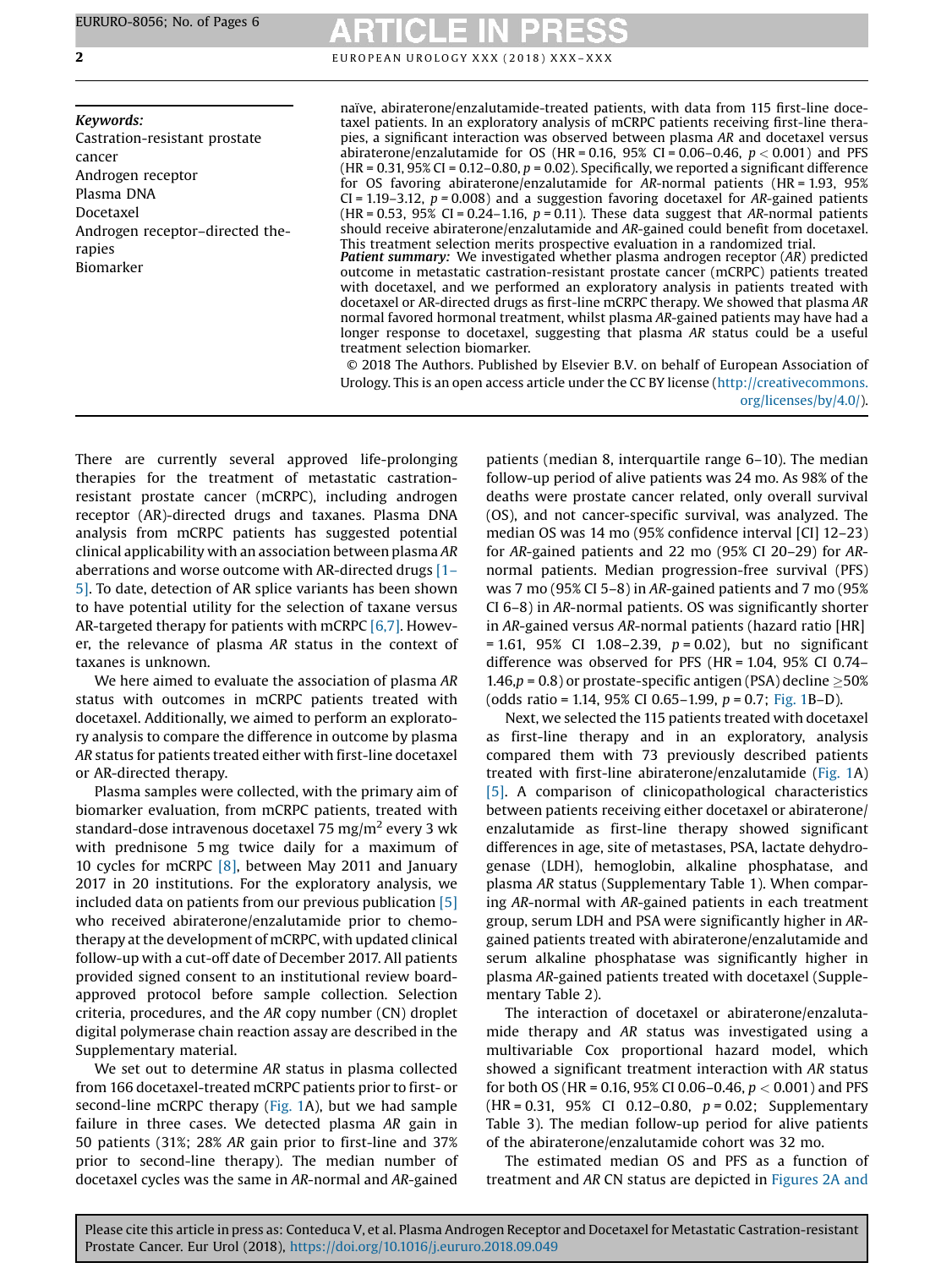$E$  U RO PEAN UROLOGY XXX (2018) XXX-XXX  $\sim$  3

<span id="page-2-0"></span>

Fig. 1 – Study design and association of plasma AR status with clinical outcome in castration-resistant prostate cancer patients treated with docetaxel. (A) Flow chart showing the selection of docetaxel-treated patients for the primary and exploratory analyses. (B) Overall survival and (C) progressionfree survival in docetaxel-treated patients. (D) Waterfall plots depicting prostate-specific antigen (PSA) declines (%) by AR copy number normal and gain in docetaxel-treated patients. Bars clipped at maximum 100%. AR = androgen receptor; CN = copy number; CRPC = castration-resistant prostate cancer; doce = docetaxel; OS = overall survival; PFS = progression-free survival.

[2B](#page-3-0), respectively. The HRs for OS [\(Fig.](#page-3-0) 2C) and PFS ([Fig.](#page-3-0) 2D) estimated from the Cox proportional hazard regression analyses suggested that AR-normal patients treated with abiraterone/enzalutamide had a significantly lower risk of death (HR = 1.93, 95% CI 1.19–3.12,  $p = 0.008$ ) and progressive disease (HR = 2.60, 95% CI 1.75–3.86,  $p < 0.001$ ) when compared with those treated with docetaxel, and in ARgained patients there was a suggestion toward a lower risk of death (HR = 0.53, 95% CI 0.24–1.16,  $p = 0.11$ ; [Fig.](#page-3-0) 2C) and progressive disease (HR = 0.82, 95% CI 0.40-1.69,  $p = 0.6$ ; [Fig.](#page-3-0) 2D) with docetaxel compared with abiraterone/ enzalutamide therapy. In multivariable analysis of first-line treatment patients, including treatment type, plasma AR status, and other pretreatment baseline features previously

shown to be clinically relevant  $[5]$ , we observed that plasma AR gain was independently associated with worse OS  $(HR = 6.55, 95\% \text{ CI} 2.74-15.68, p < 0.001)$  and PFS  $(HR = 3.24, 95\% \text{ CI} 1.47 - 7.14, p = 0.004; \text{Supplementary}$ Table 3).

Metastatic CRPC patients can be treated with docetaxel or AR-targeting therapies as first-line therapy. We and others have reported that detection of circulating AR aberrations is associated with worse outcome on abiraterone/enzalutamide  $[2-5]$ . In this study, we report that plasma AR gain in docetaxel-treated patients was associated with significantly shorter OS. This emphasizes the urgent clinical need of alternative treatments for AR-gained patients [\[9\].](#page-5-0) Retrospective studies have suggested that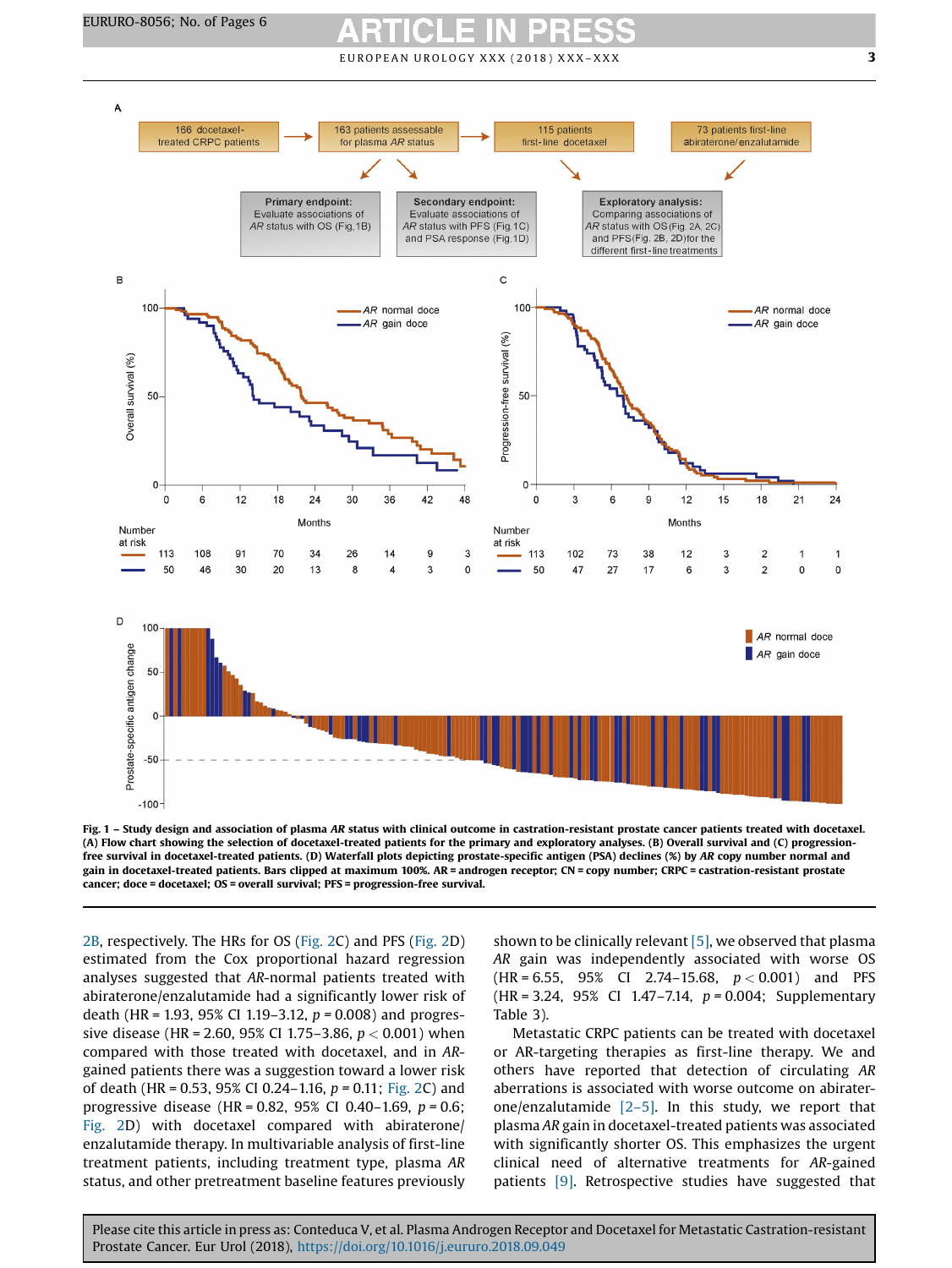## <span id="page-3-0"></span>**4** EUROPEAN UROLOGY XXX (2018) XXX-XXX



Fig. 2 – Association of plasma AR status with clinical outcome in castration-resistant prostate cancer patients treated with either docetaxel or ARdirected therapies (abiraterone or enzalutamide) as first-line treatment. Interaction between AR status and treatment type, after including data from abiraterone- or enzalutamide-treated patients for (A) OS and (B) PFS. (C) Forest plot shows the hazard ratio and 95% confidence interval for (C) OS and (D) PFS in AR-normal and AR-gained patients. Abi = abiraterone, AR = androgen receptor; doce = docetaxel; enza = enzalutamide; OS = overall survival; PFS = progression-free survival.

AR-V7 expression in mCRPC men can be considered a treatment-specific biomarker associated with superior survival for taxane therapy compared with AR therapies [\[6,7\].](#page-5-0) Here, we explored whether plasma AR gain status is associated with resistance to taxanes in an abiraterone/ enzalutamide-naïve population and, to avoid the influence of possible cross-resistance events on the interpretation of survival data, we compared it with the effect seen in taxanenaïve abiraterone/enzalutamide-treated patients [\[10\]](#page-5-0). The absence of a difference in outcome by AR status in treatment-naïve docetaxel-treated patients introduces the hypothesis that AR-gained patients would derive greater benefit from treatment with taxanes in preference to abiraterone/enzalutamide. However, we recognize some limitations of our study, including the significantly different durations of median follow-up of alive patients between the docetaxel and the abiraterone/enzalutamide cohort (24 vs 32 mo, with overall follow-up of 24 mo); the relatively modest sample size of the cohorts, especially of AR-gained patients treated with abiraterone/enzalutamide  $(n = 10)$ ; and the retrospective, nonrandomized design. The majority of patients were treated with taxanes in centers when abiraterone or enzalutamide were not widely available prior to chemotherapy. Nonetheless, there could be a bias due to patient selection, given the different toxicity profiles of taxanes compared with AR-targeting drugs. Additionally, detection of an AR-gained clone may be more likely at higher circulating tumor fraction that in itself is prognostic; this could bias the ability to ascertain the predictive value of plasma AR with AR-targeting drugs but would not change the interpretation of the absence of difference in our treatment-naive taxane-treated cohort. Lastly, we only considered AR gain, but other concurrently assessed AR aberrations (somatic point mutations or splice variants) could provide additional or overlapping information. Our findings suggest that AR gain detected in plasma is associated with resistance to abiraterone/enzalutamide but not with taxanes when used in the first-line setting. In conclusion, prospective randomized trials are warranted to validate the utility of plasma AR status for treatment selection in mCRPC patients.

Author contributions: Gerhardt Attard had full access to all the data in the study and takes responsibility for the integrity of the data and the accuracy of the data analysis.

Study concept and design: Conteduca, Jayaram, Wetterskog, Castro, Gonzalez-Billalabeitia, Olmos, Attard, De Giorgi.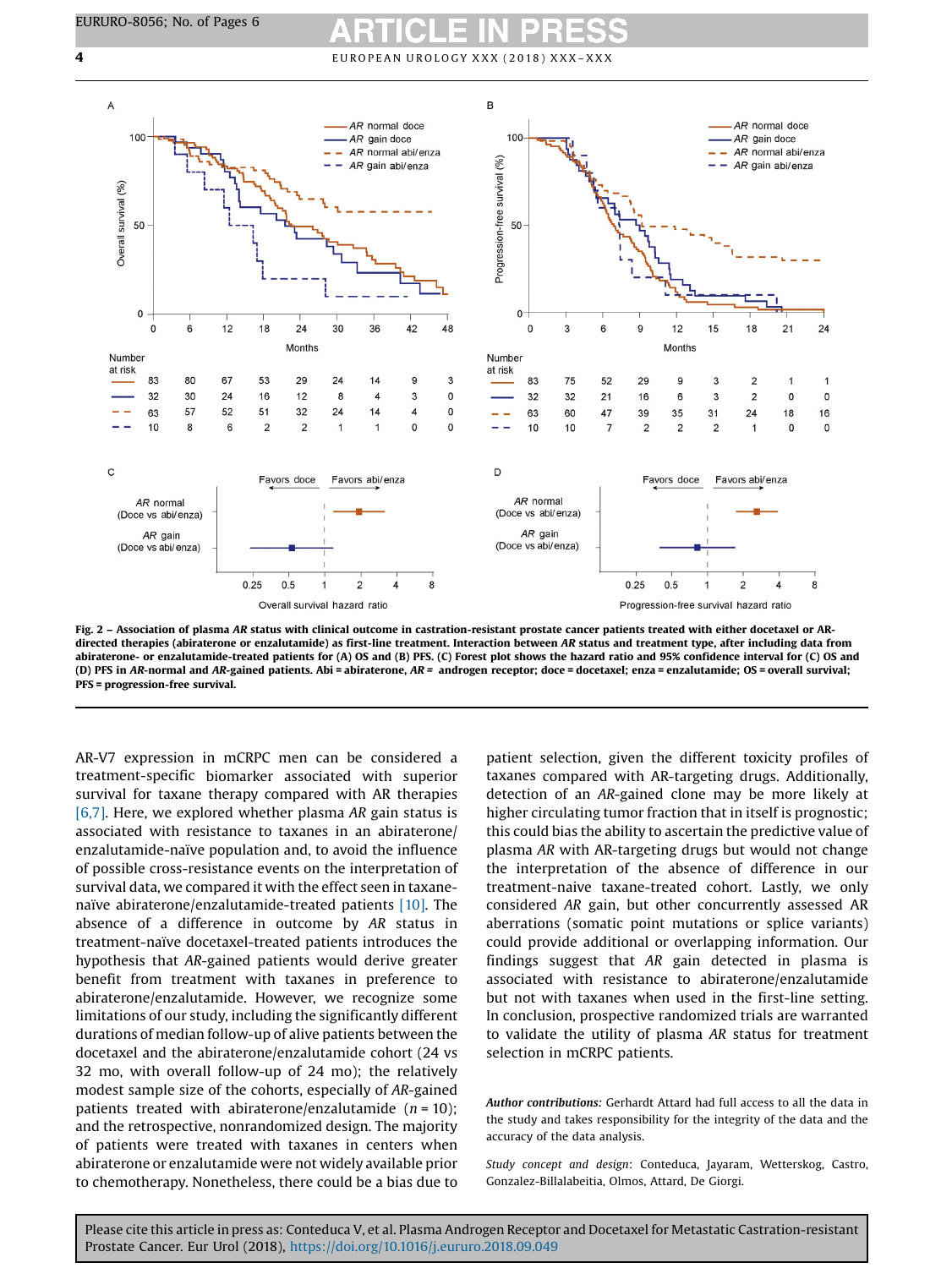## E U RO PEAN UROLOGY XXX (2018) XXX-XXX SALE AND THE RESERVED ASSEMBLY A NORTH THE RESERVED ASSEMBLY A SET OF S

<span id="page-4-0"></span>Acquisition of data: Conteduca, Jayaram, Romero-Laorden, Wetterskog, Salvi, Gurioli, Castro, Wingate, Casadio, Gonzalez-Billalabeitia, Olmos, Attard, De Giorgi.

Analysis and interpretation of data: Conteduca, Jayaram, Romero-Laorden, Wetterskog, Castro, Gonzalez-Billalabeitia, Olmos, Attard, De Giorgi.

Drafting of the manuscript: Conteduca, Wetterskog, Attard.

Critical revision of the manuscript for important intellectual content: All authors.

Statistical analysis: Scarpi.

Obtaining funding: Gonzalez-Billalabeitia, Olmos, Attard, De Giorgi. Administrative, technical, or material support: Maugeri. Supervision: Attard.

Other: Provided patients—Conteduca, Jayaram, Romero-Laorden, Castro, Marin-Aguilera, Lolli, Schepisi, Farolfi, Maugeri, Medina, Puente, Vidal, Morales-Barrera, Villa-Guzmán, Hernando, Rodriguez-Vida, Gonzálezdel-Alba, Mellado, Gonzalez-Billalabeitia, Olmos, Attard, De Giorgi.

Financial disclosures: Gerhardt Attard certifies that all conflicts of interest, including specific financial interests and relationships and affiliations relevant to the subject matter or materials discussed in the manuscript (eg, employment/affiliation, grants or funding, consultancies, honoraria, stock ownership or options, expert testimony, royalties, or patents filed, received, or pending), are the following: G. Attard reports receiving commercial research grants from Janssen, Arno Therapeutics, and Innocrin Pharma; has received honoraria and/or travel support from the speakers' bureaus of Janssen, Astellas, Sanofi-Aventis, and Roche/Ventana; has received travel support from Pfizer, Abbott Laboratories, Bayer Healthcare, and Essa Pharmaceuticals; has ownership interest (including patents) in The Institute of Cancer Research Rewards to Inventors; and is a consultant for/advisory board member of Janssen-Cilag, Veridex, Bayer Healthcare, Roche/Ventana, Astellas, Medivation, Pfizer, Novartis, Millennium Pharma, Abbott Laboratories, and Essa Pharma. V. Conteduca, E. Gonzalez-Billalabeitia, and U. De Giorgi received speaker honoraria or travel support from Astellas, Janssen-Cilag, and Sanofi-Aventis. V. Conteduca received consulting fee from Bayer. D. Olmos received research funding from Janssen and Bayer. J Puente reports receiving commercial research grants from Pfizer and Astellas; has received honoraria and/or travel support from the speakers' bureaus of Pfizer, Astellas, Janssen, MSD, Roche, Bristol, AstraZeneca, Boehringer, Pierre Fabre, Kyowa, Celgene, Lilly, Merck, Ipsen and Eisai; and is a consultant for Pfizer, Astellas, Janssen, MSD, Bayer, Roche, Bristol, AstraZeneca, Boehringer, Novartis, Clovis, Ipsen, EssaPharma, Eisai and Sanofi. B. Mellado reports receiving commercial research grants from Roche and Bayer; has received travel support from Pfizer and Janssen; and is a consultant for/advisory board member of Roche, Sanofi, Janssen, Astellas Oncology, Pfizer, Novartis, Bristol-Myers Squibb and Ipsen. M. Marín-Aguilera has received travel support from Bristol-Myers Squibb. A. Rodriguez-Vida reports receiving commercial research grants from Takeda, MSD and Pfizer; has received honoraria and/or travel support from the speakers' bureaus of Janssen, Astellas, Sanofi-Aventis, Bayer, BMS and Roche. N. Romero Laorden has received honoraria and/or travel support from Bayer, Astellas, Janssen-Cilag, and Sanofi-Aventis. M.J. Mendez Vidal has received honoraria and /or travel support from Janssen-Cilag, Bayer Healthcare, Sanofi Aventis, Astellas Medivation, Roche, Novartis and Pfizer. R Morales-Barrera has received honoraria and/or travel support from Bayer, Roche, Astellas, Janssen-Cilag, MSD and Sanofi-Aventis. A. González del Alba has received honoraria and/or travel support from Sanofi Aventis, Astellas Medivation, Janssen-Cilag, Bayer, BMS, Pfizer, Novartis, MSD, Roche, EUSA Pharma and Eisai. E. Castro reports receiving commercial research grants from Astra Zeneca, Bayer, Janssen; has received honoraria and/or travel support from the speakers' bureaus of Astra Zeneca, Astellas, Bayer, Janssen, Pfizer, Bristol-Myers and Roche; and is an advisory board member of Astellas, Bayer and Janssen. S. Hernando Polo has received honoraria and/or travel support from Sanofi Aventis, Astellas Medivation, Janssen-Cilag, Bayer, BMS, Pfizer, Novartis, MSD and Roche. A. Medina has received honoraria and/or travel support from BMS, Janssen-Cilag, Bayer healthcare, Sanofi Aventis, Astellas Medivation, Roche, Novartis and Pfizer. D. Olmos has a compensated advisory role for Astellas, Astra-Zeneca, Bayer, Clovis, Genetech/Roche, Janssen, and uncompensated advisory role for BioOncotech, Tokai; has received a speaker fee from Astellas, Bayer, Janssen, Sanofi, and travel support from Astellas, Bayer, Janssen, Roche; has received research funding (to the institution): Astra-Zeneca, BioOncotech, Bayer, Janssen. No potential conflicts of interest were disclosed by the other authors.

Funding/Support and role of the sponsor: V. Conteduca was funded by a European Society of Medical Oncology Translational Clinical Research Fellowship. A. Jayaram is supported by a grant from the Medical Research Council (MR/P002072/1). G. Attard is supported by a Cancer Research UK Advanced Clinician Scientist Grant (A22744). This work was funded in part by Prostate Cancer UK (PG12-49), the "Instituto de Salud Carlos III" (ISCII) PI16/01565 grant. E. Gonzalez-Billalabeitia was funded by a grant from the "Instituto de Salud Carlos III" (ISCIII) PI15/01499. N. Romero-Laorden was funded by a grant from the "Instituto de Salud Carlos III" (CM14-00200). E. Castro is supported by a Prostate Cancer Foundation Young Investigator Award (2017). E. Castro and D. Olmos are supported by grants from the Ministerio de Economía, Industria y Competitividad (JCI-2014-19129 to E.C., RYC-2015-18625 to D.O.). B. Mellado and M. Marin-Aguilera work were supported by the Instituto de Salud Carlos III-Subdirección General de Evaluación y Fomento de la Investigación (PI12/ 01226 and PI15/676) and co-funded by the European Regional Development Fund. Funding from CERCA Programme/Generalitat de Catalunya is gratefully acknowledged. During the conduct of the study, E. Castro was supported by a grant from the Ministerio de Educación, Cultura y Deportes (CAS17/00182). The funders of the study had no role in study design, data collection, data analysis, data interpretation, or writing of the report. The corresponding authors had full access to all data and had the final responsibility for the decision to submit for publication.

Acknowledgments: We thank the participating men and their families who suffered from metastatic prostate cancer and nonetheless gave the gift of participation so that others might benefit.

### Appendix A. Supplementary data

Supplementary data associated with this article can be found, in the online version, at [https://doi.org/10.1016/j.](http://dx.doi.org/10.1016/j.eururo.2018.09.049) [eururo.2018.09.049.](http://dx.doi.org/10.1016/j.eururo.2018.09.049)

### References

- [1] Annala M, [Vandekerkhove](http://refhub.elsevier.com/S0302-2838(18)30739-5/sbref0055) G, Khalaf D, et al. Circulating tumor DNA genomics correlate with resistance to [abiraterone](http://refhub.elsevier.com/S0302-2838(18)30739-5/sbref0055) and enzalutamide in prostate cancer. Cancer Discov [2018;8:444](http://refhub.elsevier.com/S0302-2838(18)30739-5/sbref0055)–57.
- [2] Romanel A, Tandefelt DG, [Conteduca](http://refhub.elsevier.com/S0302-2838(18)30739-5/sbref0060) V, et al. Plasma AR and [abiraterone-resistant](http://refhub.elsevier.com/S0302-2838(18)30739-5/sbref0060) prostate cancer. Sci Transl Med 2015;312, [312re10](http://refhub.elsevier.com/S0302-2838(18)30739-5/sbref0060).
- [3] Salvi S, Casadio V, Conteduca V, et al. [Circulating](http://refhub.elsevier.com/S0302-2838(18)30739-5/sbref0065) cell-free AR and CYP17A1 copy number [variations](http://refhub.elsevier.com/S0302-2838(18)30739-5/sbref0065) may associate with outcome of metastatic [castration-resistant](http://refhub.elsevier.com/S0302-2838(18)30739-5/sbref0065) prostate cancer patients treated with abiraterone. Br J Cancer [2015;112:1717](http://refhub.elsevier.com/S0302-2838(18)30739-5/sbref0065)–24.
- [4] Salvi S, Casadio V, Conteduca V, et al. [Circulating](http://refhub.elsevier.com/S0302-2838(18)30739-5/sbref0070) AR copy number and outcome to enzalutamide in [docetaxel-treated](http://refhub.elsevier.com/S0302-2838(18)30739-5/sbref0070) metastatic cas[tration-resistant](http://refhub.elsevier.com/S0302-2838(18)30739-5/sbref0070) prostate cancer. Oncotarget 2016;7:37839–45.